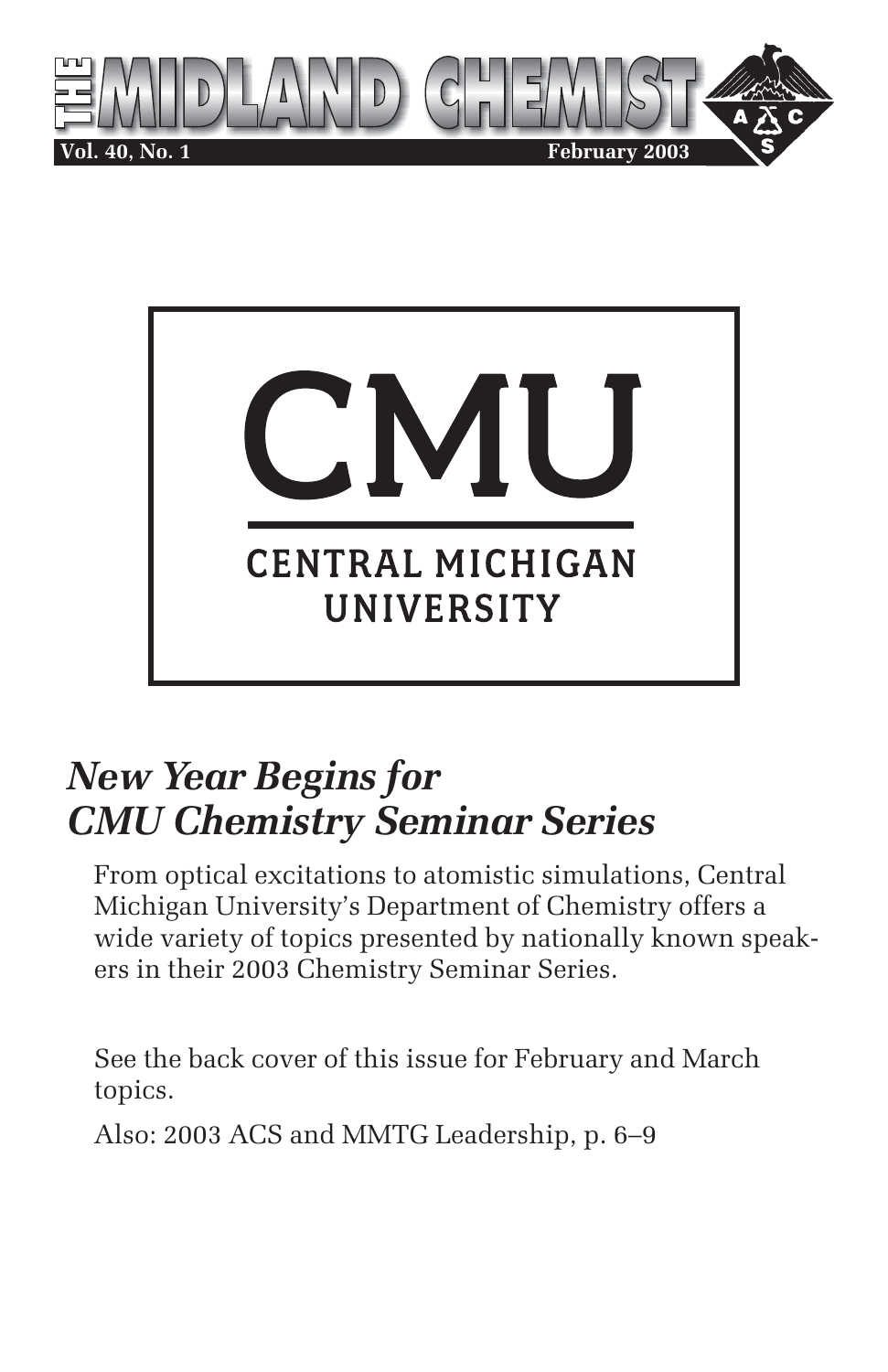

Volume 40, Number 1 February 2003

# *In This Issue ...*

| Call for Nominations: 2003 Science Teaching             |  |
|---------------------------------------------------------|--|
|                                                         |  |
|                                                         |  |
|                                                         |  |
|                                                         |  |
|                                                         |  |
|                                                         |  |
|                                                         |  |
| Important Dates on the ACS Midland Section Calendar  10 |  |

*The Midland Chemist* is published eight times a year by the Midland Section of the American Chemical Society.

American Chemical Society Midland Section PO Box 2695 Midland, MI 48641-2695 http://membership.acs.org/M/Midl

#### *Volunteer Staff*

|                                     | 989-832-7485 |
|-------------------------------------|--------------|
| ann.birch@editech-mi.com            |              |
|                                     |              |
| Angelo Cassar  Photographer, writer |              |
| Kristine Danowski  Writer           |              |
|                                     |              |
|                                     |              |
| James R. Birch  Design, layout      |              |

Please submit all articles and photographs to the editor, Ann Birch. Instructions for article submission are on the Midland Section web site, as is contact information for other staff members. Authors can also contact Ann directly with any questions.

Neither *The Midland Chemist*, nor the Midland Section, nor the American Chemical Society assumes any responsibility for the statements and opinions advanced by contributors of or to *The Midland Chemist*.

© Copyright 2003 Midland Section of the American Chemical Society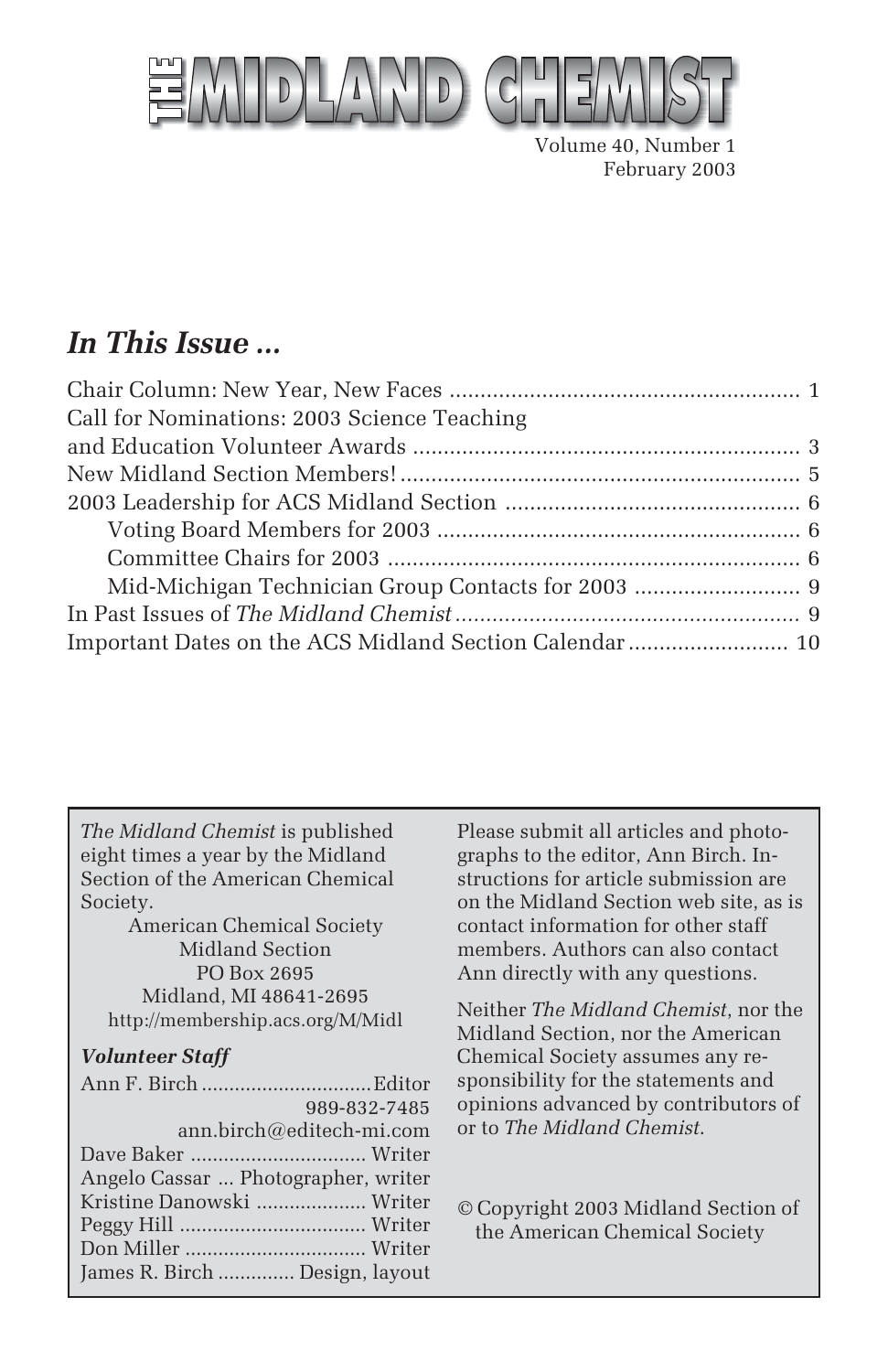## *Chair Column*

# **New Year, New Faces**

**M**uch as I enjoy reading *The Midland Chemist*, I must confess that Lonce read I used to discard my copies. However, from the moment that I was persuaded that I should run for 2003 Chair I kept them for several reasons, the most obvious being their use as a guide to how others

have coped with the task of writing these columns. Not a lot of use this month of course as I was the one who wrote last year's February column. This was because of Pat's health problems. I'm glad to say he made an excellent, rapid recovery to the point that the first month of last year was the only period when Pat was not as active as any chair that preceded him to my knowledge. Thank you so much Pat for all your contributions, which have been nothing short of remarkable and well beyond expectations considering the difficulties you were facing.



*Mike Owen Section Chair*

On the subject of *The Midland Chemist,* I hope you agree with me that it is a truly excellent publication with a wide breadth of interesting articles. I think 2002 was particularly rich and I have heard numerous expressions of the same sentiments throughout the year. Ann Birch and her staff, which has grown over the year to include Dave Baker, James Birch, Angelo Cassar, Kristine Danowski, Peggy Hill, and Don Miller in the last issue, are to be commended on a superb contribution. I'm pleased to report that Ann will continue this service in 2003, and I hope her other volunteers will also. One of the few complaints I heard recently was about delivery of the election issue in time to cast one's vote. This turned out to be mostly a problem of the member's mail distribution system. The mailing labels we use come from the information you provide to the National ACS when you join or renew your membership. We will also be reconsidering electronic distribution of *The Midland Chemist* this year; I welcome your input on this matter.

Many other committee chairs and volunteers are continuing in their former roles, for which I am grateful, knowing only a part of what each of you has contributed. Among Midland Section officers, Doug Beyer was reelected as treasurer and Bob Howell as councilor. Angelo Cassar is our new alternate councilor, and I am relieved to report that he will continue his publicity and public relations activities. He is a stellar example of our invaluable multi-hatted volunteers. I have seen more mention recently (favorable, thank goodness) of the Midland Section in local newspapers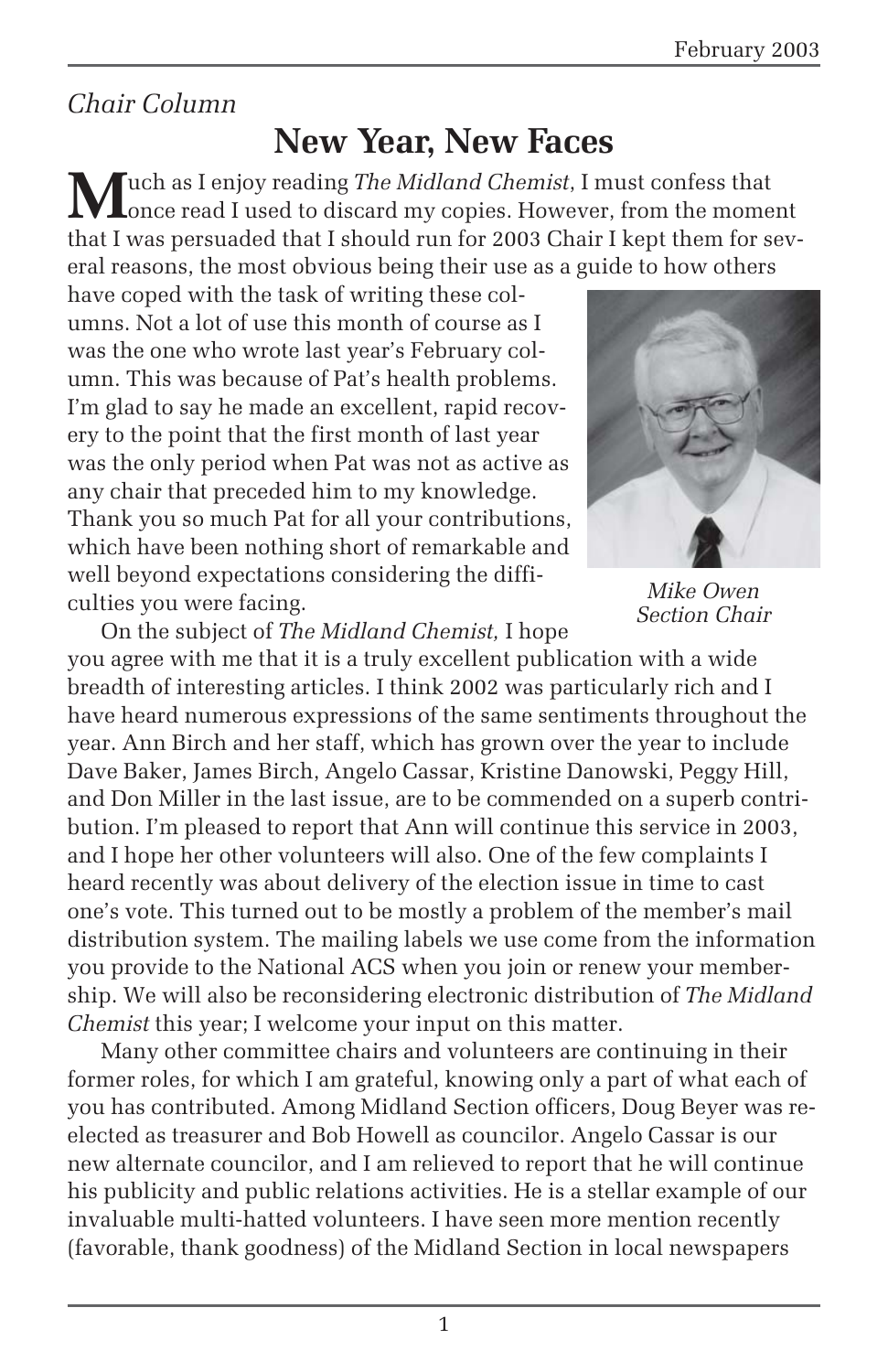and *Chemical and Engineering News* due to Angelo's fine efforts. I warmly welcome new Section officers: Sharyl Majorski-Briggs, secretary, and Gary Kozerski, chair of the Nominations and Elections Committee. Our chairelect, Joe Ceraso, is a familiar contributor, having been a director last year. Likewise, the new directors, George Eastland, Sarah Snow, Art Smith, and Connie Murphy are well-known to you from ongoing involvement in the Midland Section. Continuing directors are Deb Bergstrom, Wendell Dilling, Ann Birch, Dave Stickles, and Joan Sabourin—several multiplehats there to be sure. We have nine directors with three changes each year, normally.

Later columns will focus on our committees, but I must mention two significant changes. I trust you already know that Wendy Flory is forming a new Younger Chemists Committee. We had one some years ago, but not recently, and I am happy that we are looking to the future in this way again. As an aside, I've not received any volunteers to lead a possible Retiree's Committee. I wish I knew if it's lack of need, time, or interest, or simply that they have fled the Michigan winter; please let me know. Phil Squattrito is stepping down as chair of the Awards Committee. I welcome Petar Dvornic of MMI as the new chair. I am delighted we can use his talents in this important way. For candidates who were not elected this time and are not yet involved in committee work, beware! We know your worth, and you can be sure you'll be hearing from me soon if not already!

Mike Owen

#### *We're responsible . . .*

In 1988, the American Chemistry Council (ACC) launched Responsible Care® to respond to public concerns about the manufacture and use of Chemicals. Through this initiative, Dow Corning Corporation and other ACC members and partners are committed to continually improving our responsible management of chemicals.

We're responsible because we care.

#### **DOW CORNING**



© 2001 Dow Corning Corporation. *Dow Corning* is a registered trademark<br>of Dow Corning Corporation. *Responsible Care* is a registered service mark<br>of the American Chemistry Council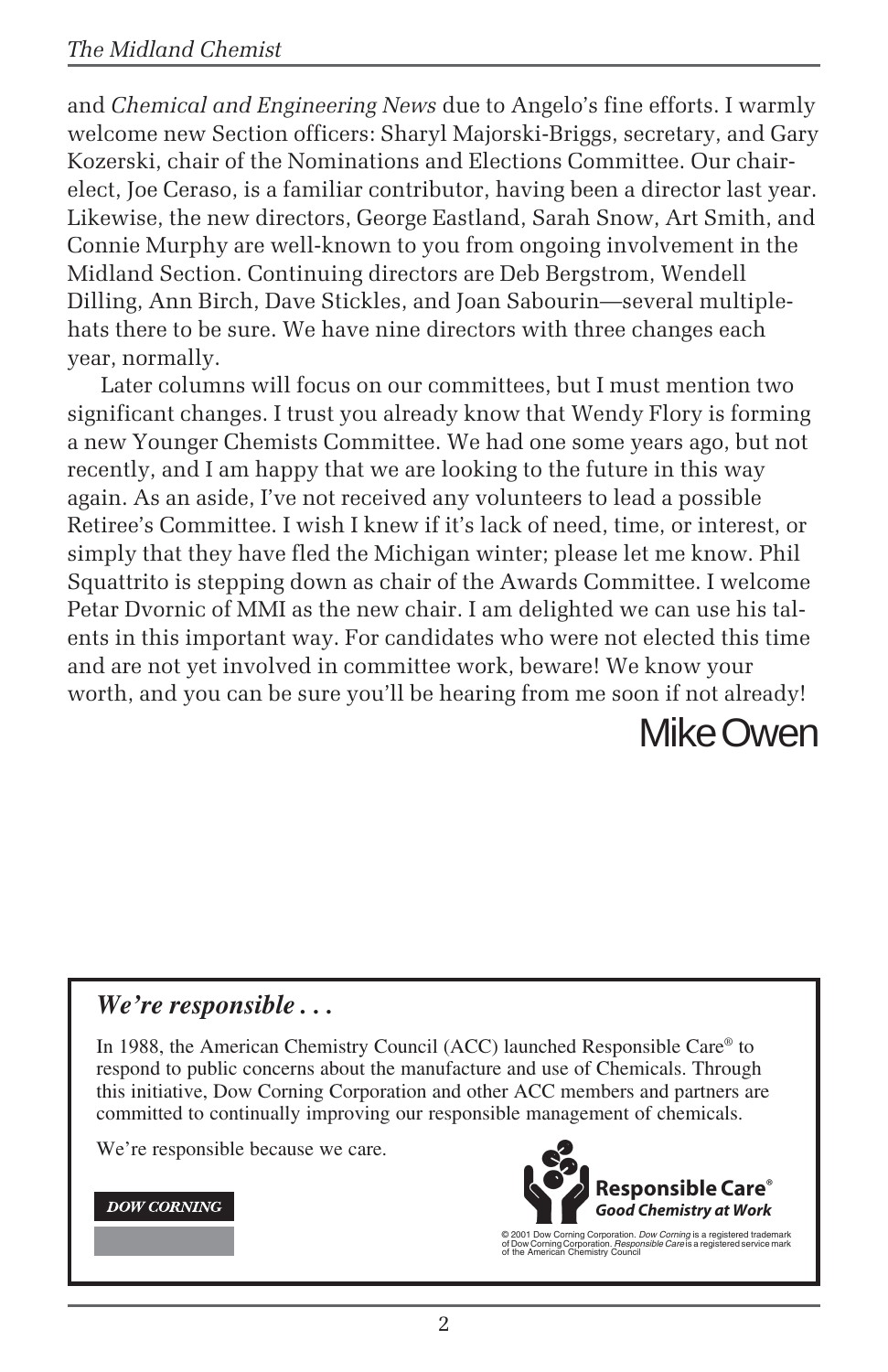## *Call for Nominations* **2003 Science Teaching and Education Volunteer Awards**

*By Petar Dvornic*

**E**ach year the Midland Section of the American Chemical Society presents awards to recognize outstanding achievement in the teaching of the chemical sciences. Nominations for the 2003 awards are invited. Awards are presented for outstanding achievement in the following areas:

- Elementary Level Science Education
- Middle Level Science Education
- High School Chemistry Teaching
- College Chemistry Teaching

Candidates for these awards must be educators at schools in the fivecounty geographical area of the Midland Section: Bay, Gratiot, Isabella, Midland and Saginaw Counties.

The Science Education Volunteer of the Year Award is also presented to an individual who makes a substantial contribution to science learning in the Midland Section through voluntary efforts.

Previous recipients of the awards are as follows:

|      | <b>Elementary Level</b>            | <b>Middle Level</b>     |
|------|------------------------------------|-------------------------|
| 1992 | Karen Ziemelis                     | Derrell Steffen         |
| 1993 | Lela Wade                          | Laurie Hepinstall       |
| 1994 | Constance A. Dullock               | JoAnn Kraut             |
| 1995 | Joan Klopcic                       | not awarded             |
| 1996 | Mark Hackbarth                     | Barbara J. Bibbee       |
| 1997 | Denise Koppleberger, Cheryl Ruthig | Gary J. Johnson         |
| 1998 | Barbara McGivern                   | not awarded             |
| 1999 | John Clark                         | not awarded             |
| 2000 | Sue Burtch, Robin Harshman-Rogers, | not awarded             |
|      | Vicki Richard, Clare Jorgensen     |                         |
| 2001 | Cathy Egerer, Amy Hindbaugh-Marr   | not awarded             |
| 2002 | Maureen Becker                     | Joel Mikusko            |
|      |                                    |                         |
|      | <b>High School Teaching</b>        | <b>College Teaching</b> |
| 1989 | Robert Wallace                     | Joan Sabourin           |
| 1990 | Gary Ronk                          | <b>Bob Howell</b>       |
| 1991 | not awarded                        | Robert Kohrman          |
| 1992 | John Clark, Edna Konwinski         | Scott Hill              |
| 1993 | Mary Irons                         | Ajit Sharma             |
| 1994 | Jo Ann Pelkki                      | Laura Vosejpka          |
| 1995 | not awarded                        | George Eastland         |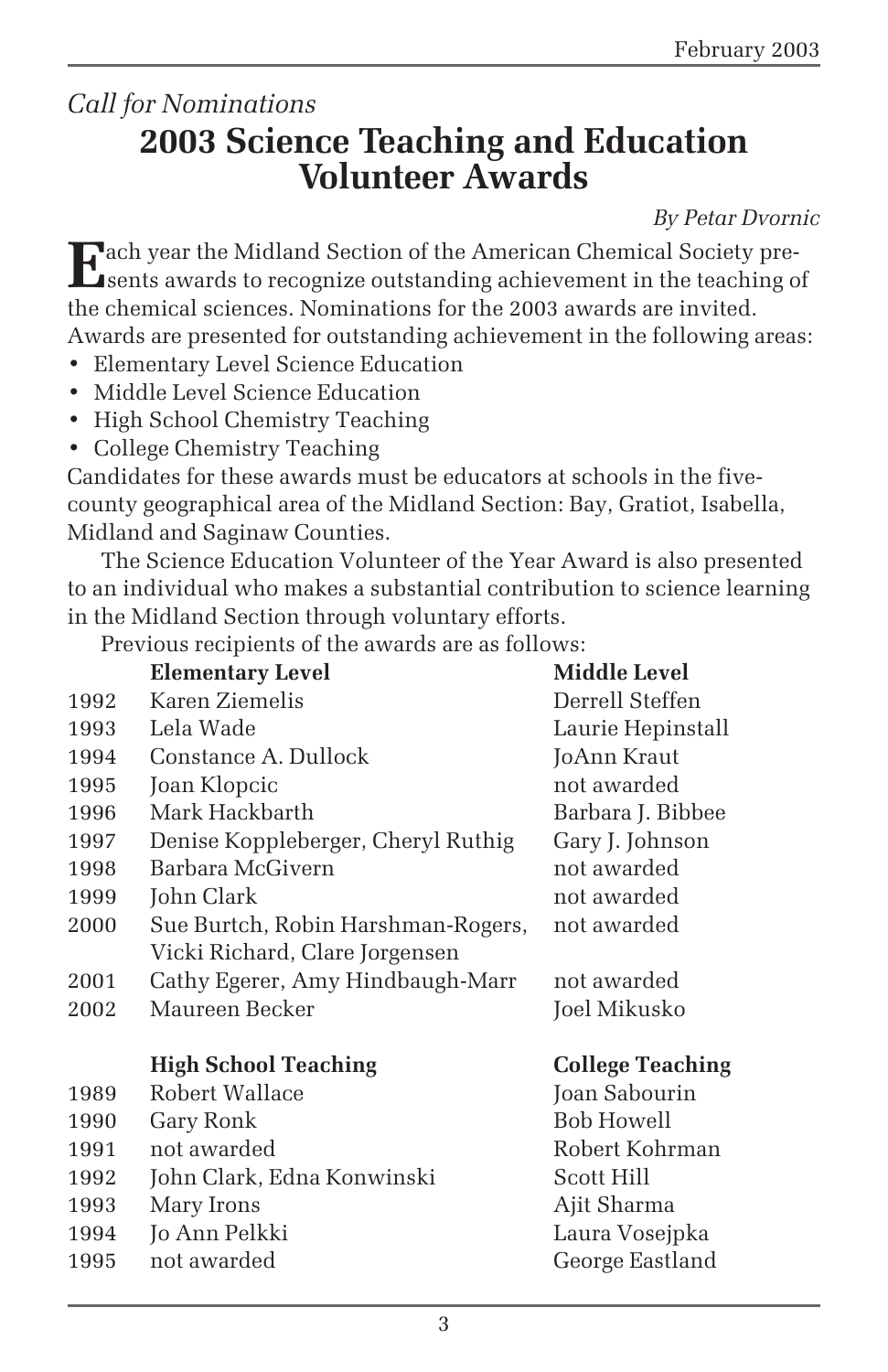- 1996 Sandra Schafer Martin Spartz
- 1998 Dale Ressler Thomas Delia
- 1999 Robert Enszer Steven Keinath
- 2000 Steven Kelly James Hutchison
- 2001 William Stokes Sandra Smith
- 2002 Robert Hansen Margaret Hill

#### **Science Education Volunteer**

- 1992 Gregg Young
- 1993 Peter Bonk
- 1994 Peter Moehs
- 1995 Gretchen Kohl
- 1996 John Blizzard, Richard Van Effen
- 1997 Marvin Tegen
- 1998 Carlton Beyer
- 1999 William Albe
- 2000 Karol Childs
- 2001 Donald Petersen
- 2002 Joan McMahon

Recipients of all awards will be selected by the Awards Committee. Nominators should write a letter indicating the award and describing the attributes of the candidate. Supporting letters from students, colleagues, supervisors, and community leaders are strongly encouraged. The deadline for nominations is March 21, 2002. Electronic and fax submissions are acceptable. All submissions must be accompanied by the name, position, address, and phone number of the nominator.

Award recipients, as well as high school and college student award recipients and Chemistry Olympiad winners, will be honored at the 2003 Science Education Recognition Dinner in April.

The Awards Committee greatly appreciates the efforts involved in nominating someone and thanks you for helping to recognize deserving educators in our section. *Parents: Does your child have a great science teacher? If so, consider nominating him/her and pass this flier along to that teacher's principal or section head.* Please submit nominations to:

Petar Dvornic, dvornic@mmi.org Chair, ACS Awards Committee Michigan Molecular Institute 1910 W Saint Andrews Rd Midland, MI 48640-2696 Phone: 989-832-5555, Ext. 550; fax: 989-832-5560

1997 Mary Fredell Philip Squattrito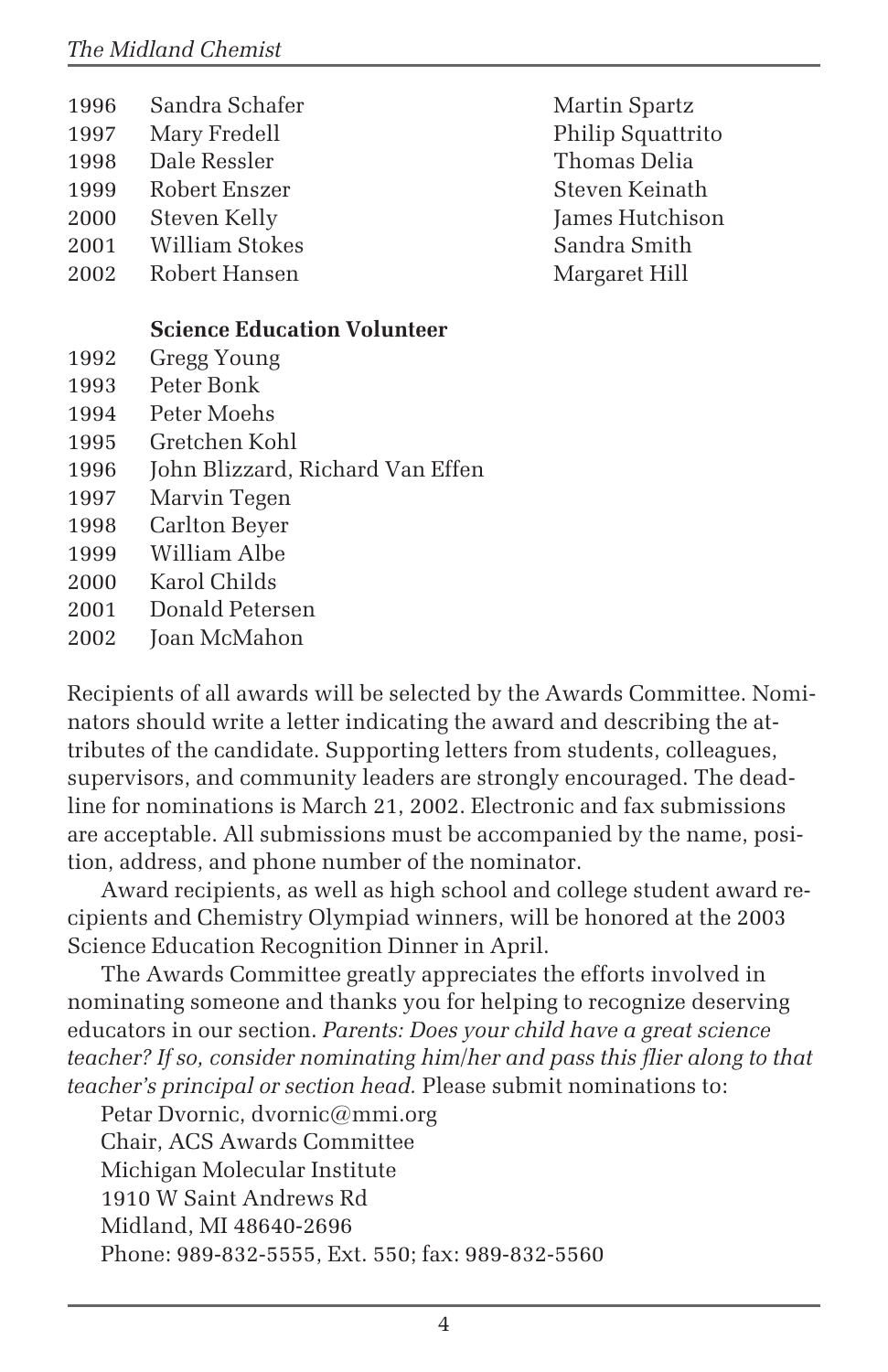# **New Midland Section Members!**

#### *by Connie Murphy*

**W**elcome! to the following people who have either joined the Ameri-<br>can Chemical Society or transferred into the Midland Section during the past year.

Stephanie Bloxom Donald Johnson Paul Schalk Stephanie Burns Anton Karnoup Meagen Smekar Peter Carver Linda Kennedy Sarah Smolinski Timothy Elwell Joan Mcmahon Judy Tucker Nichole Evans Robert Miller James White Omar Farooq Linda Myers Paul Witt Nicolas Ford Mike Nuttall Sefa Yilmaz Lotti Frauchiger Chuck Olsen

John Albaugh Stephanie Gabelnick Willis Pennington Gregory Becker Cynthia Gould Quentin Petersen Mark Chartier **Dennis Klein** Kenneth Stawowy Andrew Chubb Weihong Lang Terrence Swihart Stephen Doktycz Bob Maughon Jonathan Timbers

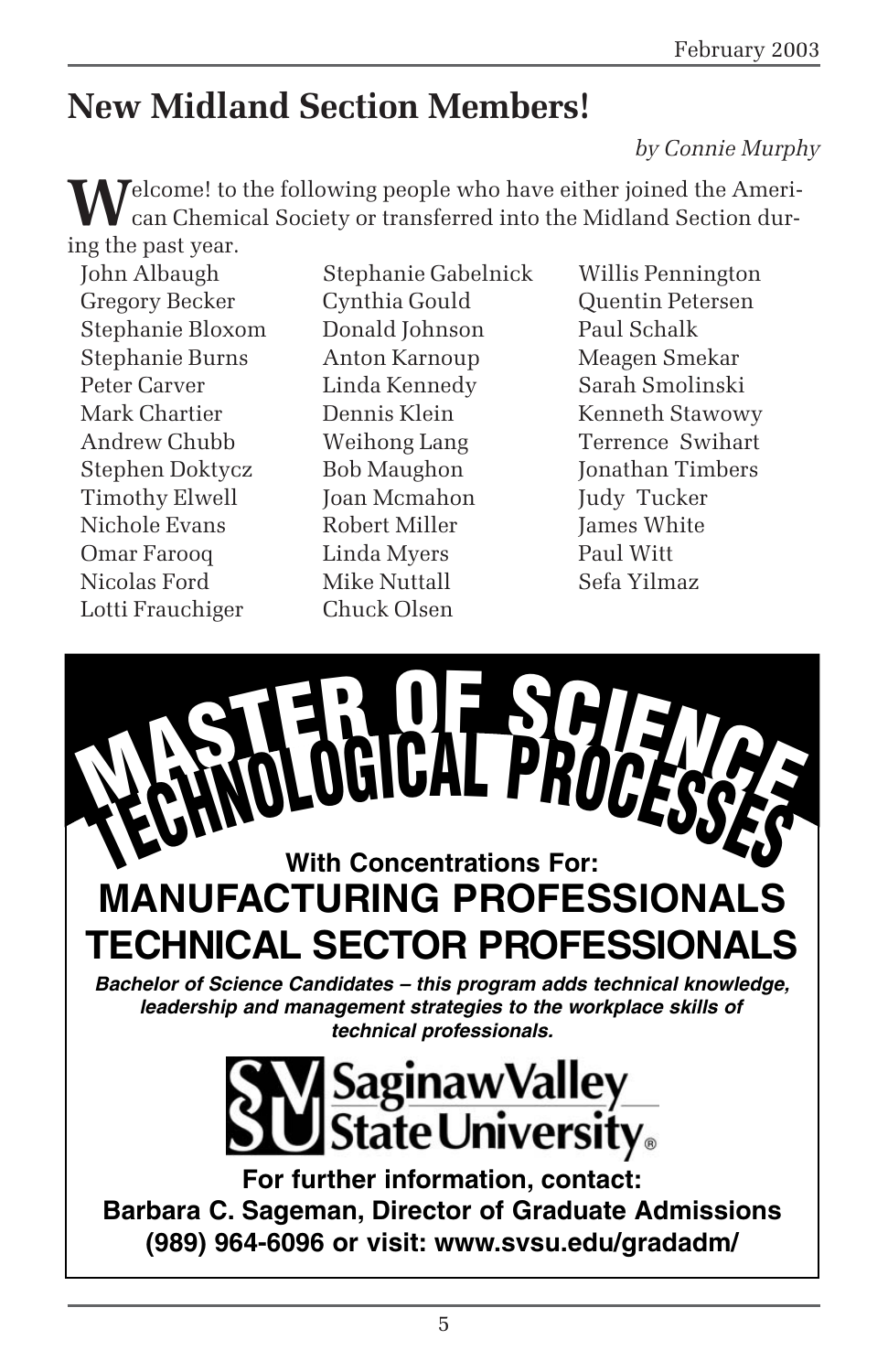# **2003 Leadership for ACS Midland Section**

## **Voting Board Members for 2003**

| Chair                                      |                              |                    |
|--------------------------------------------|------------------------------|--------------------|
| Mike Owen*                                 | michaelowen01@chartermi.net  | 989-631-7339       |
| Chair-Elect                                |                              |                    |
| Joe Ceraso*                                | jceraso@dow.com              | 989-636-4158       |
| Secretary                                  |                              |                    |
| Sharyl Majorski-Briggs*                    | major1sa@cmich.edu           | 989-774-3416       |
| Treasurer                                  |                              |                    |
| Doug Beyer*                                | debeyer@dow.com              | 989-636-4083       |
| Past Chair                                 |                              |                    |
| Pat Cannady*                               | pat.cannady@dowcorning.com   | 989-496-6471       |
| Councilors                                 |                              |                    |
| Bob Howell (05)                            | bob.a.howell@cmich.edu       | 989-774-3582       |
| Gretchen Kohl (04)                         | gretchen.kohl@dowcorning.com | 989-496-8200       |
| <b>Alternate Councilors</b>                |                              |                    |
| Angelo Cassar (05)                         | angelo.cassar@chartermi.net  | 989-631-7128       |
| Steve Keinath (04)                         | skeinath@mmi.org             | 989-832-5555, X588 |
| Chair, Nominations and Elections Committee |                              |                    |
| Gary Kozerski                              | gary.kozerski@dowcorning.com | 989-496-6788       |
| <b>Directors</b>                           |                              |                    |
| Deb Bergstrom (03)                         | dfbergstrom@chartermi.net    | 989-832-7617       |
| Ann Birch (04)*                            | ann.birch@editech-mi.com     | 989-832-7485       |
| Wendell Dilling (04)*                      | dilli1wl@cmich.edu           | 989-631-1621       |
| George Eastland (05)                       | gwe@svsu.edu                 | 989-964-4321       |
| Connie Murphy (05)*                        | cjmurphy@dow.com             | 989-636-2961       |
| Art Smith (03)                             | agsmith@alpha.delta.edu      | 989-631-4619       |
| Sarah Snow (05)                            | sjssnow@aol.com              | 989-687-2691       |
| Dave Stickles (03)                         | dstick44@chartermi.net       | 989-496-3273       |
| Joan Sabourin (04)                         | jmsabour@alpha.delta.edu     | 989-686-9249       |
|                                            |                              |                    |

\*Member of Executive Committee

## **Committee Chairs for 2003**

#### *Committees on Internal Matters*

| Executive                       |                             |              |
|---------------------------------|-----------------------------|--------------|
| Mike Owen                       | michaelowen01@chartermi.net | 989-631-7339 |
| Membership Growth and Retention |                             |              |
| Connie Murphy                   | cjmurphy@dow.com            | 989-636-2961 |
| Long Range Planning             |                             |              |
| Pat Cannady                     | pat.cannady@dowcorning.com  | 989-496-6471 |
|                                 |                             |              |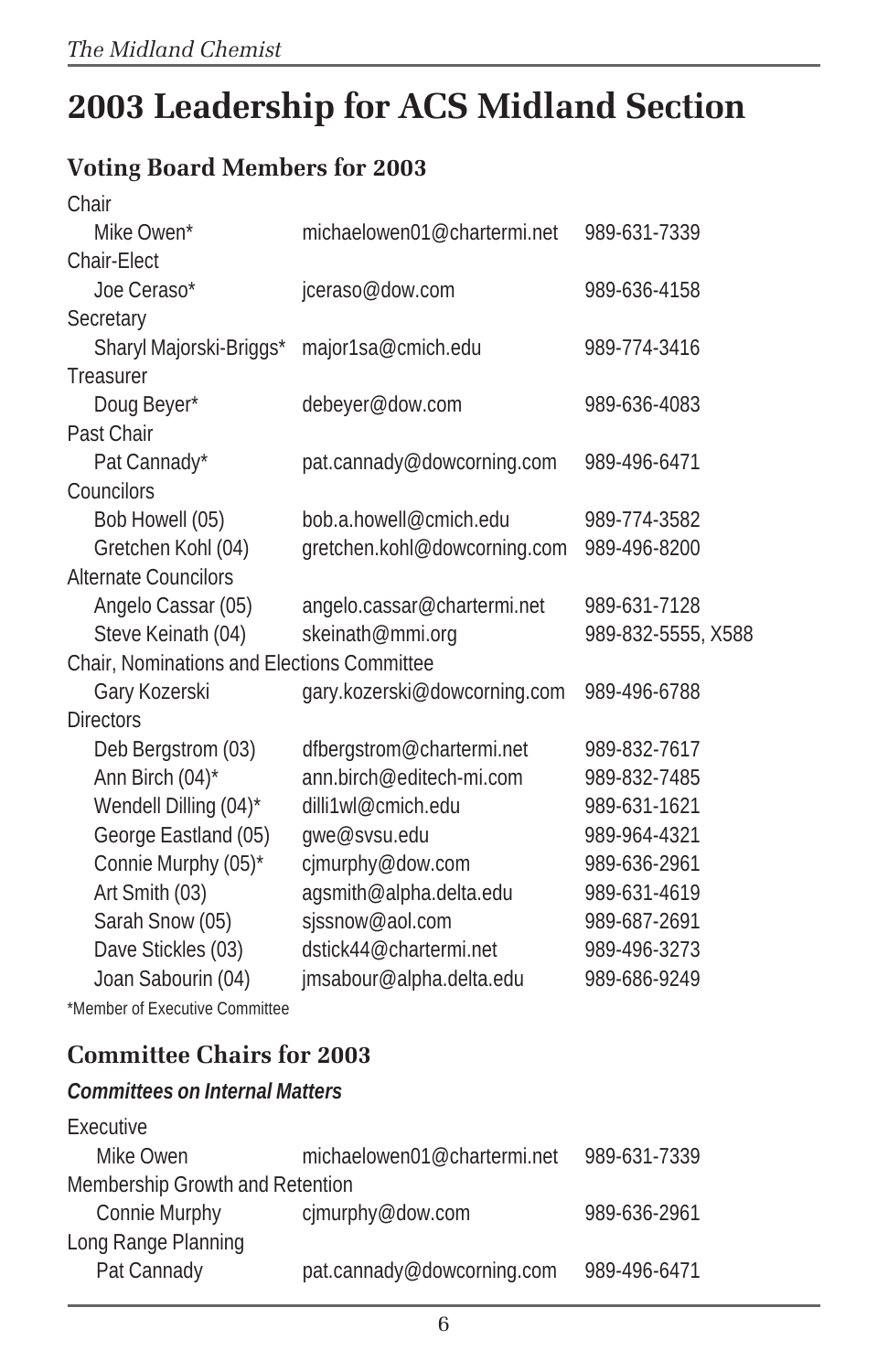| Corporate Agent                               |                                                        |                    |
|-----------------------------------------------|--------------------------------------------------------|--------------------|
| Patricia Dreyfuss                             | p2drey@aol.com                                         | 989-832-7651       |
| Historian                                     |                                                        |                    |
| Wendell Dilling                               | dilli1wl@cmich.edu                                     | 989-631-1621       |
| <b>MMTG</b>                                   |                                                        |                    |
| Amy Betz                                      | albetz@dow.com                                         | 989-636-9549       |
| <b>Committees on Communications</b>           |                                                        |                    |
| <b>Publicity/Public Relations</b>             |                                                        |                    |
| Angelo Cassar                                 | angelo.cassar@chartermi.net                            | 989-631-7128       |
| <b>Midland Chemist</b>                        |                                                        |                    |
| Ann Birch                                     | ann.birch@editech-mi.com                               | 989-832-7485       |
| <b>Government Affairs</b>                     |                                                        |                    |
| <b>Bob Howell</b>                             | bob.a.howell@cmich.edu                                 | 989-774-3582       |
| <b>Environmental Affairs</b><br>position open |                                                        |                    |
| <b>Technical Society Interface</b>            |                                                        |                    |
| Eldon Graham                                  | graham@svsu.edu                                        | 989-964-4127       |
| Web Site                                      |                                                        |                    |
| Dave Mitchell                                 | djmitchell@dow.com                                     | 989-636-5164       |
|                                               | <b>Committees on Member Assistance and Recognition</b> |                    |
| <b>Careers &amp; Profffesional Relations</b>  |                                                        |                    |
| Don Miller                                    | donmiller@tm.net                                       | 989-832-8270       |
| Awards                                        |                                                        |                    |
| Petar Dvornic                                 | dvornic@mmi.org                                        | 989-832-5555, X550 |
| Younger Chemists                              |                                                        |                    |
| Wendy Flory                                   | wcflory@dow.com                                        | 989-636-5097       |



#### **IMPACT ANALYTICAL:**

MORE THAN A TESTING LAB - YOUR RESEARCH PARTNER

Our specialty: Using the best instruments and our collective years of staff experience to solve real-life, production-halting, career-threatening, boss-panicking problems. Quickly. Affordably. Authoritatively.

# THE TOUGH PROBLEMS.

# 1910 W. St. Andrews Rd., Midland, MI 48640 Phone: 989-832-5555 Fax: 989-832-5560

info@impactanalytical.com www.impactanalytical.com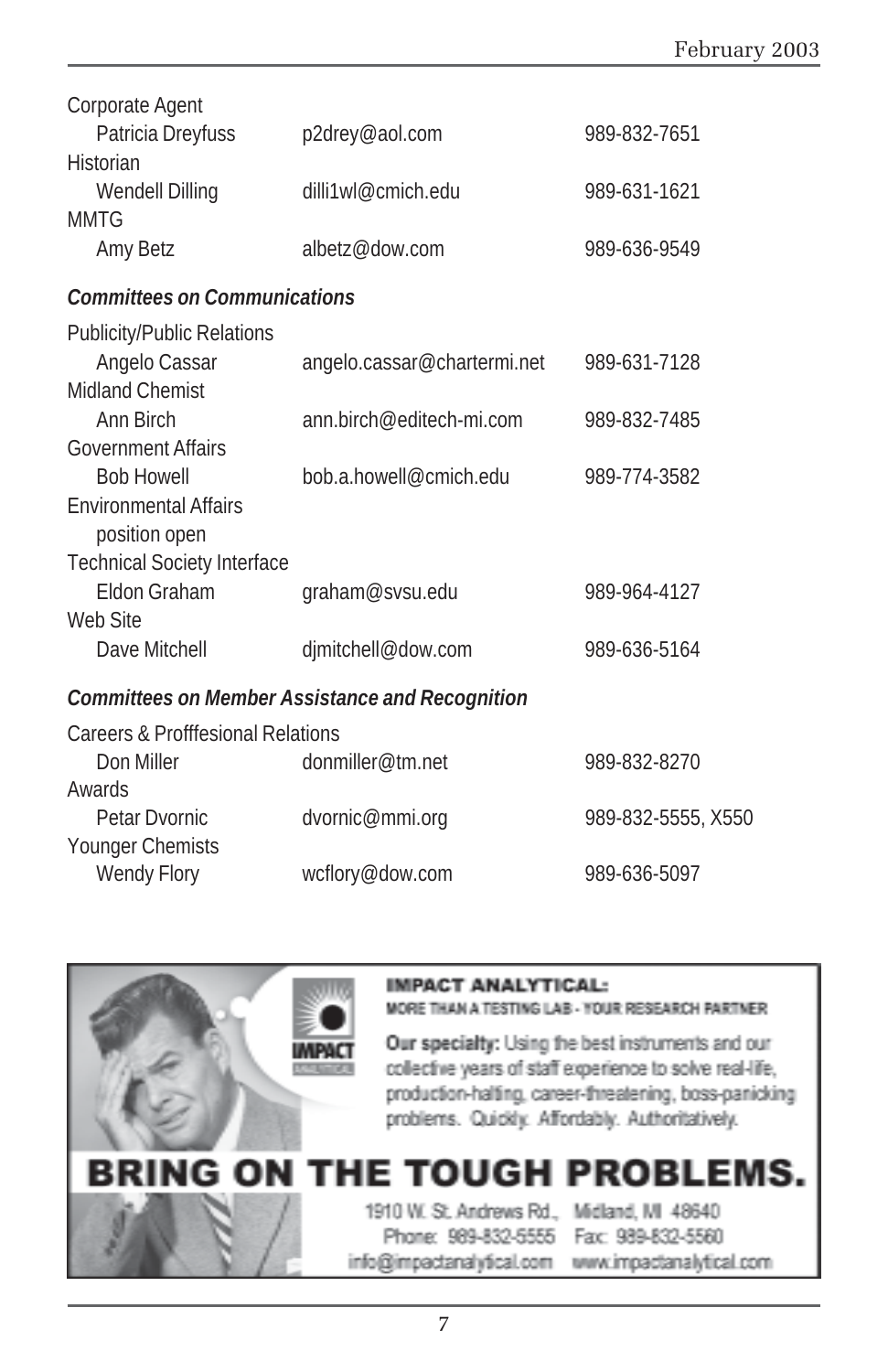#### *Committees on Member Programs and Activities*

| Program                        |                          |              |
|--------------------------------|--------------------------|--------------|
| Joe Ceraso                     | jceraso@dow.com          | 989-636-4158 |
| <b>Fall Scientific Meeting</b> |                          |              |
| Wendy Flory                    | wcflory@dow.com          | 989-636-5097 |
| Dale LeCaptain                 | dale.lecaptain@cmich.edu | 989-774-3993 |

#### *Committees on Public Education and Student Programs*

| angelo.cassar@chartermi.net | 989-631-7128                              |
|-----------------------------|-------------------------------------------|
| mtegen@dow.com              | 989-636-9780                              |
|                             | gretchen.kohl@dowcorning.com 989-496-8200 |

#### *Committees on Public Education and Student Programs, cont.*

| Project Science Literacy |                           |              |
|--------------------------|---------------------------|--------------|
| Mike Ferritto            | m.ferritto@dowcorning.com | 989-496-3244 |
| Project SEED             |                           |              |
| Peggy Hill               | m.hill@chartermi.net      | 989-463-6467 |
| Chemistry Olympiad       |                           |              |
| Sharyl Majorski-Briggs   | major1sa@cmich.edu        | 989-774-3416 |
| Sci-Fest                 |                           |              |
| Dave Stickles            | dstick44@chartermi.net    | 989-496-3273 |
| Joan Sabourin            | jmsabour@alpha.delta.edu  | 989-686-9249 |
| <b>Minority Affairs</b>  |                           |              |
| Lin Dorman               | lcdorman@aol.com          | 989-631-0213 |
| Kids and Chemistry       |                           |              |
| Pat & Peter Dreyfuss     | p2drey@aol.com            | 989-832-7651 |
|                          |                           |              |



# Living. Improved daily.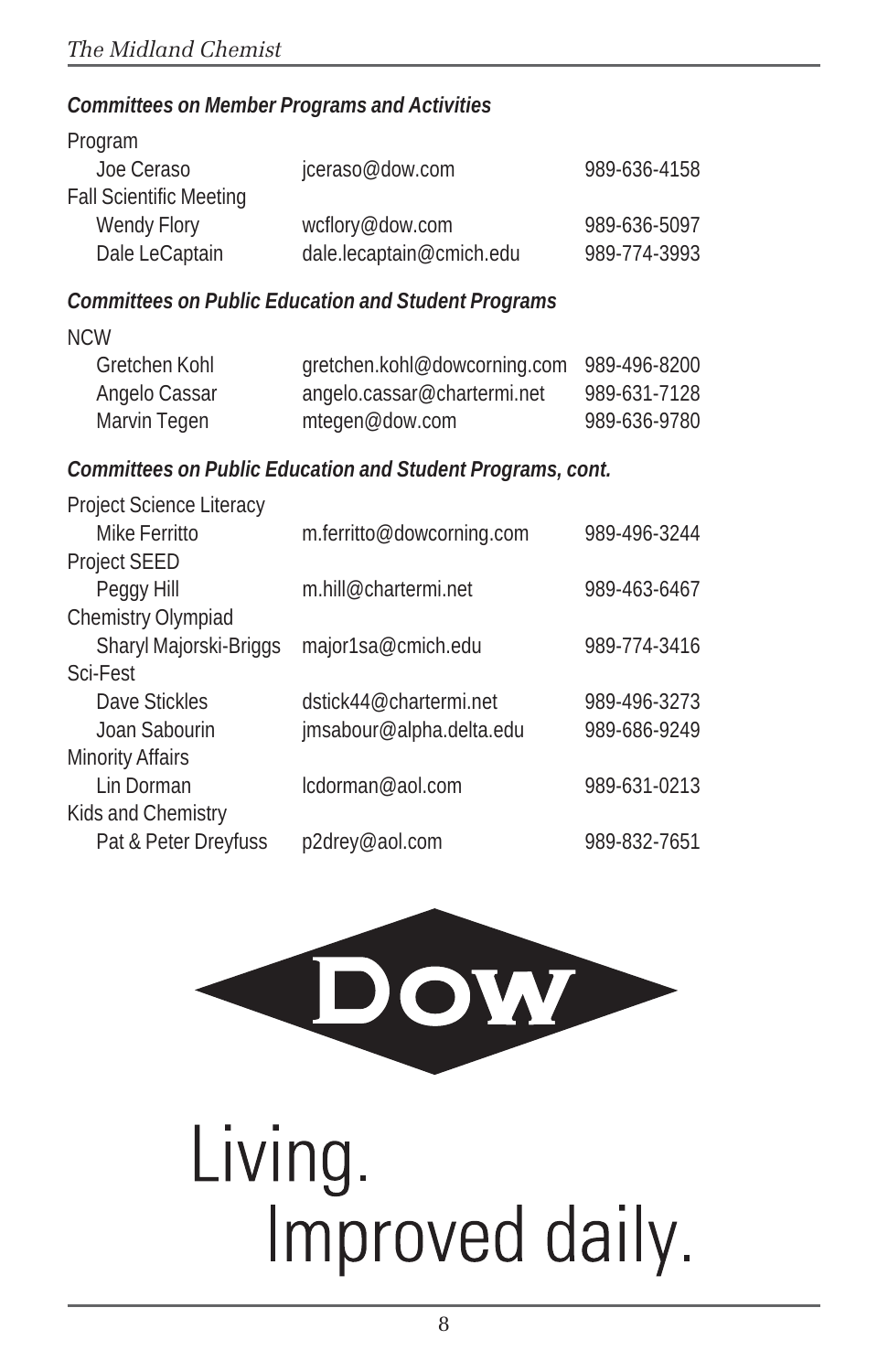| Science Promotions |                               |              |
|--------------------|-------------------------------|--------------|
| Marvin Tegen       | mtegen@dow.com                | 989-636-9780 |
| Explorer Post      |                               |              |
| Sarah Ratcliff     | sarah.ratcliff@dowcorning.com | 989-496-5675 |

### **Mid-Michigan Technician Group Contacts for 2003**

| Chair                |                            |              |
|----------------------|----------------------------|--------------|
| Amy Betz             | albetz@dow.com             | 989-636-9549 |
| Chair-Elect          |                            |              |
| Sarah Kushon         | srkushon@dow.com           | 989-636-5314 |
| Past Chair           |                            |              |
| Debbie Bailey        | d.k.bailey@dowcorning.com  | 989-496-6337 |
| Treasurer            |                            |              |
| <b>Wendy Mathews</b> | wemathews@dow.com          | 989-636-3934 |
| <b>Directors</b>     |                            |              |
| <b>Wendy Mallory</b> | wmallory@dow.com           | 989-636-4182 |
| Dave Stickles        | dstick44@chartermi.net     | 989-496-3273 |
| Janet Smith          | janet.smith@dowcorning.com | 989-496-6860 |
| Pam Slavings         | pjslavings@dow.com         | 989-638-9482 |
| Delegates            |                            |              |
| Sue Perz             | sue.perz@dowcorning.com    | 989-496-5638 |
| Nate Malowinski      | namalowinski@dow.com       | 989-636-6275 |
|                      |                            |              |

# **In Past Issues of** *The Midland Chemist*

*By Wendell Dilling*

- **30 Years Ago This Month**—Notices were given of an upcoming seminar by Sheldon H. Messing on "The Electroreduction of Iodonium Salts," and a lecture by Walter C. McCrone on "Sleuthing with the Microscope."
- **20 Years Ago This Month**—Tom Lane reported in "Outstanding 1982 Performance!", excerpted from the Section's annual report, in the section on the 14th Central Regional Meeting, hosted by the Midland Section, that the Kipping Award Symposium was one of the most outstanding Organosilicon Symposia ever held. All 17 of the previous ACS Frederick Stanley Kipping Award winners attended the meeting as guests of the Dow Corning Corporation, sponsor of the award.
- **10 Years Ago This Mont**h—Tina Leaym gave an update on the MMTG tutoring program in which over twenty tutors were placed in seven Midland area schools.